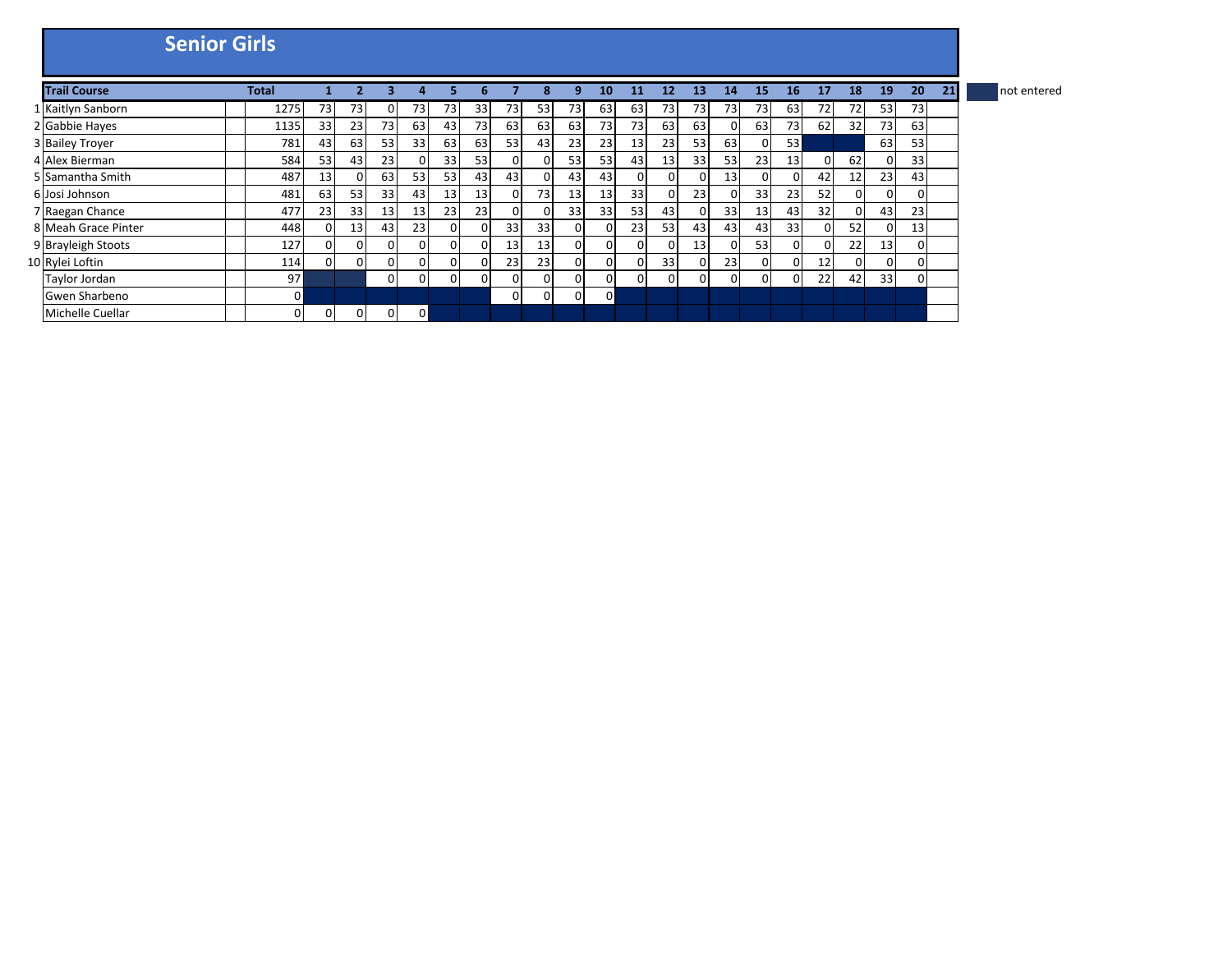| <b>Pole Bending</b>      | <b>Total</b> | $\mathbf{1}$ | $\overline{2}$ | $\overline{\mathbf{3}}$ | 4              | 5           | 6              | $\overline{7}$ | 8              | 9           | 10             | 11             | 12             | 13             | 14             | 15             | 16             | 17             | 18             | 19           | 20             | 21 | not entered |
|--------------------------|--------------|--------------|----------------|-------------------------|----------------|-------------|----------------|----------------|----------------|-------------|----------------|----------------|----------------|----------------|----------------|----------------|----------------|----------------|----------------|--------------|----------------|----|-------------|
| 1 Josi Johnson           | 633          | 65           | 64             | $\Omega$                | 75             | 75          | 75             | $\Omega$       | $\Omega$       | $\Omega$    | 65             | $\Omega$       | $\Omega$       | $\Omega$       | $\Omega$       | 64             | 75             | 75             | $\Omega$       | 0            | $\overline{0}$ |    |             |
| 2 Maggie Walley          | 629          | $\mathbf 0$  | $\Omega$       | $\Omega$                | $\Omega$       | 65          | 45             | 25             | 45             | 75          | 55             | $\Omega$       | 65             | $\mathbf 0$    | 65             | 44             | $\Omega$       | 35             | $\Omega$       | 45           | 65             |    |             |
| 3 Maggie Whitt           | 623          | 55           | 54             | $\Omega$                | 55             | 55          | 25             | $\Omega$       | 65             | 0           | $\Omega$       | 55             | $\Omega$       | $\mathbf 0$    | <sup>n</sup>   | 29             | 25             | 65             | $\Omega$       | 65           | 75             |    |             |
| 4 Alex Bierman           | 611          | 45           | 44             | 74                      | 45             | 0           | 35             | 55             | $\Omega$       | $\Omega$    | 35             | 45             | $\Omega$       | 55             |                | 29             | 35             | $\mathbf 0$    | 34             | 35           | 45             |    |             |
| 5 Paige Arguelles        | 597          |              |                | 44                      | $\mathbf 0$    | 25          | $\Omega$       | 35             | 75             | 45          | 25             | 75             | 55             | $\mathbf 0$    | 15             | 14             | 55             | 15             | 44             | 75           | $\mathbf{0}$   |    |             |
| 6 Kaitlyn Sanborn        | 557          | 25           | 14             | $\Omega$                | 15             | 45          |                | 45             | $\Omega$       | 55          | $\Omega$       | $\overline{0}$ | $\Omega$       | 75             | 55             | 54             | $\overline{0}$ | 45             | 74             | 55           | $\overline{0}$ |    |             |
| 7 Jasey Graves           | 423          | 75           | $\Omega$       | $\Omega$                | 65             | $\Omega$    | 65             | $\Omega$       | 25             | $\Omega$    | $\Omega$       | $\Omega$       | $\Omega$       | 65             | $\Omega$       | 74             | $\Omega$       | $\mathbf 0$    | 54             | $\mathbf{O}$ | $\Omega$       |    |             |
| 8 Raegan Chance          | 347          | 0            | 74             | 64                      | $\overline{0}$ | $\mathbf 0$ | <sup>n</sup>   | 15             | $\overline{0}$ | 65          | $\Omega$       | $\overline{0}$ | $\mathsf{O}$   |                |                | $\overline{0}$ | 65             | $\mathbf 0$    | 64             | $\mathbf{O}$ | $\mathbf{0}$   |    |             |
| 9 Kathryn Smith          | 339          |              |                | 54                      |                |             | 55             |                |                | $\Omega$    | <b>75</b>      | 65             | $\Omega$       | $\mathbf 0$    | 35             |                |                | 55             | $\mathbf{0}$   |              |                |    |             |
| 10 Meredith Mangum       | 245          | 35           | οI             |                         | 35             | $\mathbf 0$ | $\Omega$       | 0              | $\overline{0}$ | $\mathbf 0$ | $\Omega$       | 35             | 35             | 45             | 45             | $\overline{0}$ | 15             | $\mathbf 0$    | $\Omega$       | 0            | $\overline{0}$ |    |             |
| Darby Toole              | 219          | 0            | $\Omega$       | $\Omega$                | $\mathbf{0}$   |             |                | $\mathbf 0$    | $\Omega$       | $\Omega$    | $\Omega$       | 25             | 45             | $\Omega$       | $\Omega$       | $\overline{0}$ | 45             | 25             | 24             | $\mathbf 0$  | 55             |    |             |
| <b>Helen Beason</b>      | 145          | 0            | 0              | $\Omega$                | 25             | $\mathbf 0$ | $\mathsf{o}$   |                |                | $\Omega$    | 45             |                |                | $\Omega$       | 75             | $\overline{0}$ | $\mathbf{0}$   |                |                | 0            | $\mathbf 0$    |    |             |
| <b>Bailey Trover</b>     | 130          | $\Omega$     | $\Omega$       |                         | $\Omega$       | 35          | $\Omega$       | $\Omega$       | 15             | $\Omega$    | 15             | $\Omega$       | 25             | 15             | $\Omega$       | $\overline{0}$ | $\overline{0}$ |                |                | 25           | $\overline{0}$ |    |             |
| Samantha Smith           | 114          | $\Omega$     |                | 24                      | $\Omega$       | $\Omega$    | $\Omega$       | 75             | $\Omega$       | $\Omega$    | $\Omega$       | 15             | $\Omega$       | $\Omega$       | $\Omega$       | $\overline{0}$ | $\overline{0}$ | $\overline{0}$ | $\overline{0}$ | $\mathbf 0$  | $\Omega$       |    |             |
| Claire Gordon            | 109          | 0            | 0              | 34                      | $\mathbf 0$    | $\mathbf 0$ | $\mathbf{0}$   |                |                | $\Omega$    | $\Omega$       | $\overline{0}$ | 75             | $\mathbf 0$    | $\Omega$       | $\overline{0}$ | $\mathbf{0}$   |                |                |              |                |    |             |
| Kannon Ward              | 95           |              |                |                         |                | $\Omega$    | $\Omega$       | $\mathbf 0$    | $\overline{0}$ | 35          | $\Omega$       | $\mathbf 0$    | $\Omega$       | 35             | 25             | $\overline{0}$ | $\overline{0}$ | $\overline{0}$ | $\mathbf{0}$   | 0            | $\mathbf{0}$   |    |             |
| <b>Rivers Royals</b>     | 90           |              |                | $\mathbf 0$             | $\mathbf 0$    | $\mathbf 0$ |                | 65             | $\mathbf{0}$   | $\Omega$    | $\overline{0}$ |                |                | $\Omega$       |                | $\overline{0}$ | $\mathbf{0}$   | $\mathbf 0$    | $\mathbf{0}$   | 0            | 25             |    |             |
| Mackenzie Yawn           | 65           | $\Omega$     | $\Omega$       | $\Omega$                | $\Omega$       | $\mathbf 0$ | 15             | $\Omega$       | 35             |             | $\Omega$       | $\overline{0}$ | 15             | $\overline{0}$ | $\Omega$       | $\overline{0}$ | $\Omega$       | 0              | $\overline{0}$ |              |                |    |             |
| <b>Brianna Clack</b>     | 34           | 0            | 34             | $\mathbf{0}$            | $\Omega$       | $\mathbf 0$ | $\Omega$       | $\overline{0}$ | $\overline{0}$ | $\mathbf 0$ | $\Omega$       | $\overline{0}$ | $\overline{0}$ | $\mathbf{0}$   | $\Omega$       | $\overline{0}$ | $\mathbf{0}$   | $\mathbf 0$    | $\Omega$       | $\mathbf 0$  | $\overline{0}$ |    |             |
| Gwen Sharbeno            | 25           | 0            | $\Omega$       |                         |                | $\mathbf 0$ | $\Omega$       | 0              | $\overline{0}$ | 25          | $\Omega$       | $\overline{0}$ | $\Omega$       | $\Omega$       | $\Omega$       | $\mathbf{0}$   | $\Omega$       |                |                | 0            | $\overline{0}$ |    |             |
| Gabbie Hayes             | 24           | 0            | 24             | $\Omega$                | $\mathbf{0}$   | $\mathbf 0$ | $\mathsf{o}$   |                |                |             |                |                |                |                |                |                |                |                |                |              |                |    |             |
| Rylei Loftin             | 15           | 0            | $\Omega$       | 0                       | 0              | 15          | $\Omega$       | $\overline{0}$ | $\overline{0}$ | $\mathbf 0$ | $\overline{0}$ | $\overline{0}$ | $\overline{0}$ | $\overline{0}$ | $\overline{0}$ | $\overline{0}$ | $\mathbf{0}$   | $\overline{0}$ | $\overline{0}$ | $\mathbf 0$  | $\overline{0}$ |    |             |
| <b>Iley Anne Baldwin</b> | 15           |              |                |                         |                |             | $\Omega$       | $\circ$        |                | 15          | $\overline{0}$ |                |                |                |                |                |                |                |                |              |                |    |             |
| <b>Brayleigh Stoots</b>  | 14           | $\Omega$     | 0              | 14                      | $\overline{0}$ | $\mathbf 0$ | $\Omega$       | $\Omega$       | $\overline{0}$ | $\Omega$    | $\Omega$       | $\mathbf{0}$   | $\mathbf{0}$   |                |                |                |                |                |                |              |                |    |             |
| Allee Rolison            | $\Omega$     |              |                |                         |                |             |                | $\Omega$       | $\Omega$       | $\Omega$    | $\overline{0}$ |                |                |                |                |                |                |                |                |              |                |    |             |
| Ally Rae Pingrey         | $\Omega$     | 0            | οI             |                         |                |             |                |                |                |             |                |                |                |                |                |                |                |                |                |              |                |    |             |
| <b>Bayleigh Howard</b>   | $\mathsf{o}$ |              |                | $\Omega$                | $\circ$        |             |                |                |                |             |                |                |                |                |                |                |                |                |                |              |                |    |             |
| Jacelynn Davis           | οl           |              |                |                         |                | 0           | $\overline{0}$ |                |                |             |                |                |                |                |                |                |                |                |                |              |                |    |             |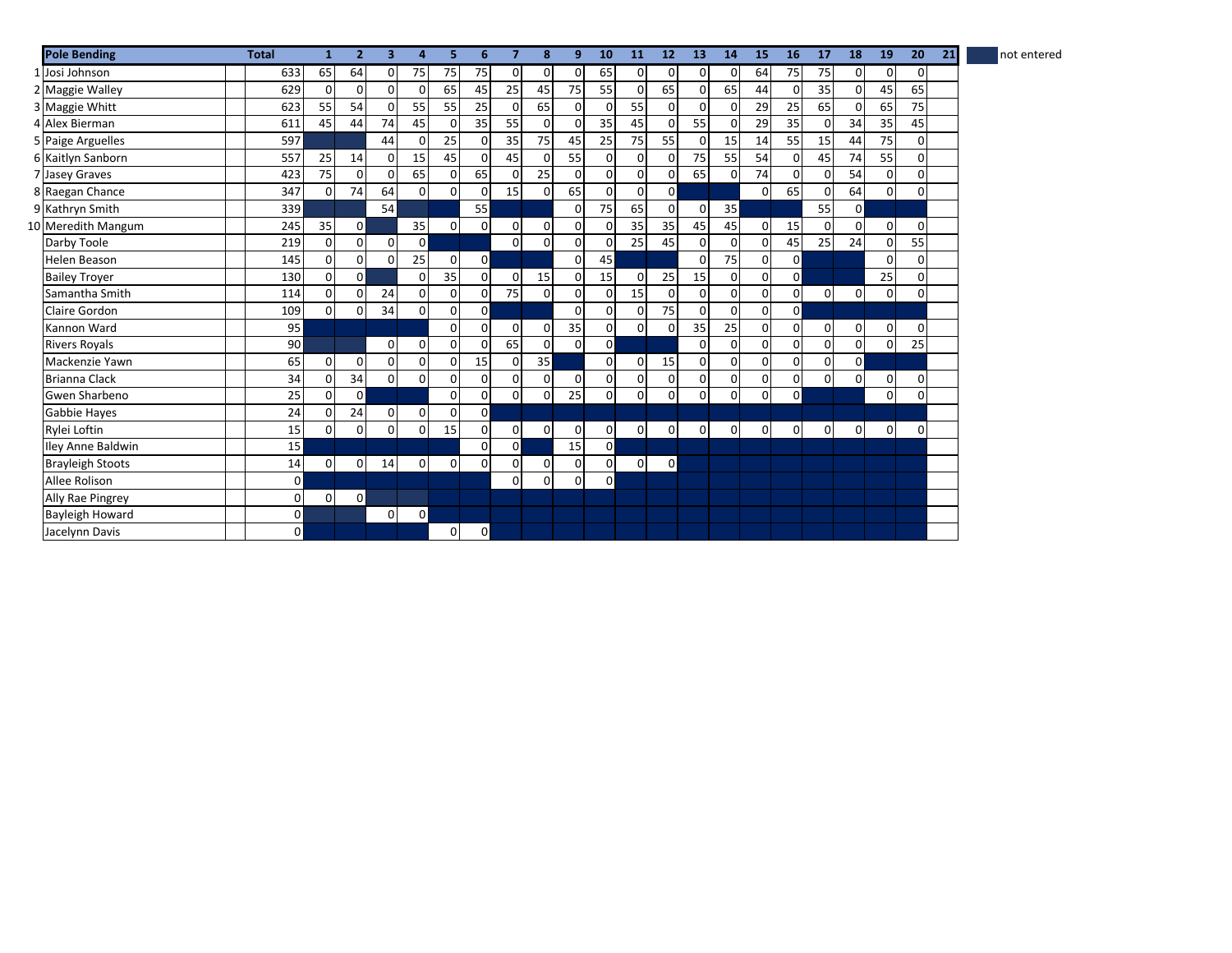| <b>Goat Tying</b>    | Total           |                |    |                |                |                |                 |              |                | q        | 10              | 11       | 12       | 13           | 14              | 15             | 16             | 17             | 18 | 19           | 20 | 21 | not entered |
|----------------------|-----------------|----------------|----|----------------|----------------|----------------|-----------------|--------------|----------------|----------|-----------------|----------|----------|--------------|-----------------|----------------|----------------|----------------|----|--------------|----|----|-------------|
| 1 Alex Bierman       | 1014            | 63             |    | 73             | 23             | 53             | 43              | 23           | 73             | 53       | 63              | 63       | 73       | 43           | 43              | 63             | 0              | 53             | 63 | 73           | 73 |    |             |
| 2 Raegan Chance      | 698             | 43             | 53 | $\overline{0}$ |                | 43             | 23              | 63           | 33             | 33       | 33 <sub>1</sub> | 53       | 53       | 53           | 13              | $\overline{0}$ | 73             | 63             | 0  | 13           | 53 |    |             |
| 3 Jacelynn Davis     | 603             | 73             | 73 | 43             | 63             | 0              | 73              | 73           | 23             | 13       | 53              | 73       |          | $\Omega$     |                 | $\Omega$       | 01             | 0              | 01 | 43           | 0  |    |             |
| 4 Meah Grace Pinter  | 585             | 33             | 63 | 53             |                | 63             | 33              | 13           | 13             | 43       | $\Omega$        | $\Omega$ | 23       | $\Omega$     | 23              | 43             | 33             | 43             | 01 | 63           | 43 |    |             |
| 5 Claire Gordon      | 583             | $\Omega$       | 23 | 33             | 73             | 73             | 63              |              |                | 73       |                 | 23       | 63       | 73           |                 | 73             | 13             |                |    |              |    |    |             |
| 6 Kathryn Smith      | 553             |                |    | 63             | 43             | 23             | 13 <sup>1</sup> |              |                | 63       | 73              | $\Omega$ | 43       | 63           | 73 <sub>l</sub> |                | $\Omega$       | 0              | 73 | 23           |    |    |             |
| 7 Emily Thomas       | 423             | 13             | 43 | $\Omega$       | 13             | 33             | 53              |              | $\mathbf{0}$   | 23       | 43              | 43       | 0        | $\mathbf{0}$ |                 | 53             | $\overline{0}$ | 73             | 0  | $\mathbf{0}$ | 33 |    |             |
| 8 Bryleigh Garner    | 389             | 0              | 13 | 23             | 53             | 0              |                 | 33           | 43             | 0        | 23              | $\Omega$ | 13       | $\mathbf{0}$ |                 | 13             | 53             | 33             | 23 | 53           | 13 |    |             |
| 9 Gracyn Tillman     | 370             | ŋ              | 33 | $\Omega$       |                | 13             |                 | 53           | $\Omega$       | $\Omega$ |                 | 33       | 33       | $\Omega$     | 63              | $\overline{0}$ | 43             | 0              | 43 | 33           | 23 |    |             |
| 10 Kaitlyn Sanborn   | 360             | 53             |    | $\Omega$       | 33             | 0              |                 | $\Omega$     | 63             | 0        | ΩI              | 13       |          | $\Omega$     | 53              | 23             | 23             | 23             | 13 | $\mathbf{0}$ | 63 |    |             |
| <b>Rivers Royals</b> | 304             |                |    | $\Omega$       | $\Omega$       | 0              |                 | 43           | 53             | 0        | 01              |          |          | 33           | 33              | 33             | 63             | 13             | 33 | $\mathbf{0}$ | 0  |    |             |
| Julia Knight         | 66 <sup>1</sup> |                |    |                |                |                | 0               |              |                | 0        | 0               | $\Omega$ |          | 13           |                 | $\overline{0}$ | 0              | $\Omega$       | 53 | $\mathbf{0}$ | 0  |    |             |
| <b>Bailey Troyer</b> | 36              | $\overline{0}$ | ٥I |                | $\overline{0}$ | 0              |                 | $\mathbf{0}$ | $\overline{0}$ | 0        | 13              | 0        | $\Omega$ | 23           |                 | $\overline{0}$ | 0              |                |    | $\mathbf{0}$ | 0  |    |             |
| Juliana Jennings     | 13              | $\Omega$       |    | 13             | $\Omega$       | $\overline{0}$ | ΟI              |              |                |          |                 |          |          |              |                 |                |                |                |    |              |    |    |             |
| Allee Rolison        | ΟI              |                |    |                |                |                |                 | 0            | $\overline{0}$ | $\Omega$ | $\overline{0}$  |          |          |              |                 |                |                |                |    |              |    |    |             |
| Rosa Garcia          | οI              |                |    |                |                |                |                 |              |                |          |                 |          |          |              |                 | $\Omega$       | 0              | $\overline{0}$ | 0  |              | 0  |    |             |
| Josi Johnson         | 0               |                |    |                |                |                |                 |              |                |          |                 | $\Omega$ | οI       |              |                 |                |                |                |    |              |    |    |             |
| Kannon Ward          | 0               |                |    | $\Omega$       |                | 0              |                 | 0            | $\Omega$       | 0        | 01              | $\Omega$ |          | $\mathbf{0}$ | ٥I              |                |                |                |    |              |    |    |             |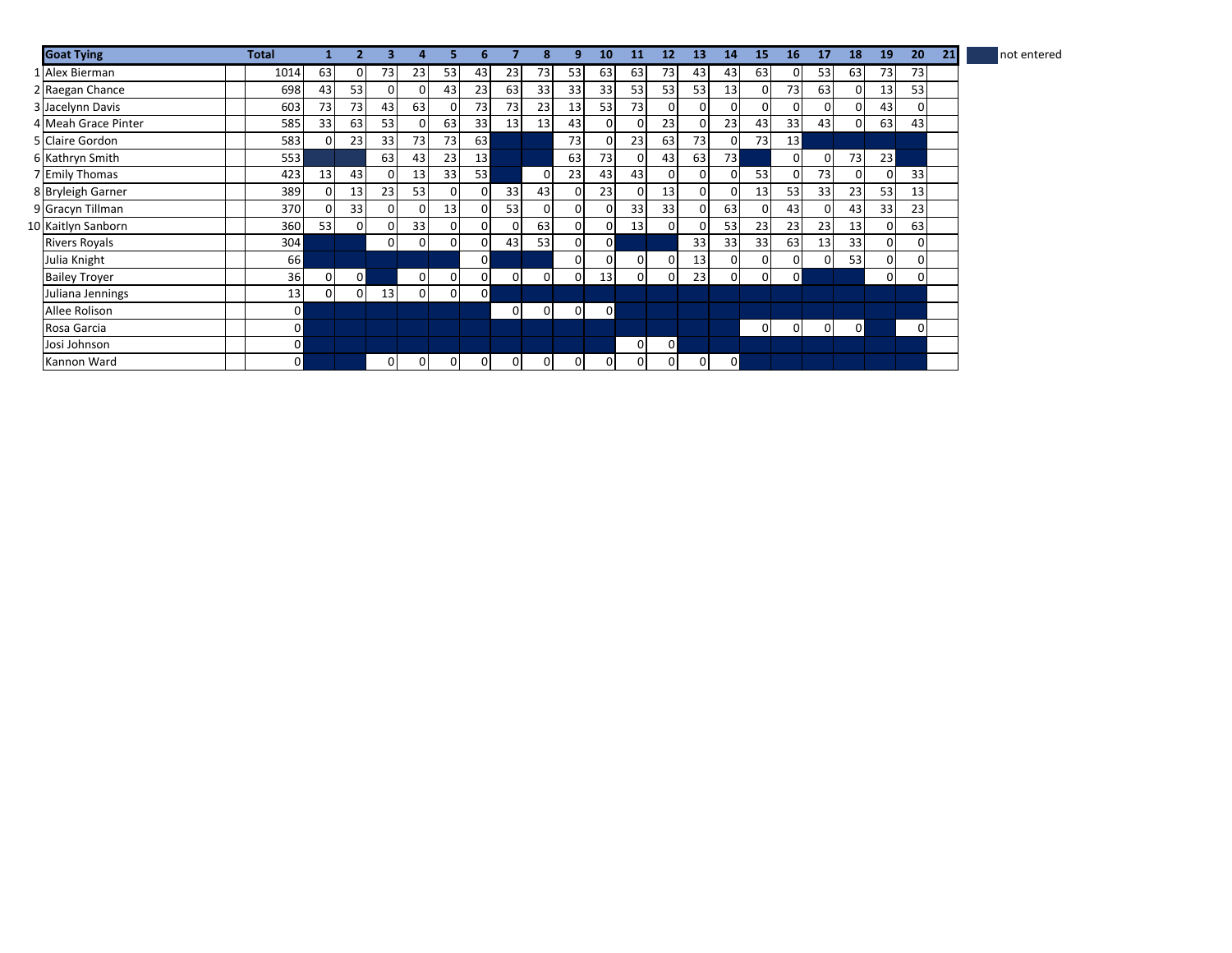| <b>Barrel Racing</b>    | <b>Total</b>   | $\mathbf{1}$ | 2 <sup>1</sup> | 3            | 4               | 5           | 6              | $\overline{7}$      | 8                   | 9               | 10             | 11                  | 12             | 13              | 14             | 15             | 16             | 17          | 18             | 19                  | 20             | 21 | not entered |
|-------------------------|----------------|--------------|----------------|--------------|-----------------|-------------|----------------|---------------------|---------------------|-----------------|----------------|---------------------|----------------|-----------------|----------------|----------------|----------------|-------------|----------------|---------------------|----------------|----|-------------|
| 1 Josi Johnson          | 1164           | 75           | 65             | 65           | $\mathbf 0$     | 76          | 77             | 66                  | $\mathbf 0$         | 76              | 76             | 76                  | 76             | 77              | $\Omega$       | 56             | $\overline{0}$ | 75          | 75             | 77                  | 76             |    |             |
| 2 Darby Toole           | 685            | 55           | 75             | 25           | 25              | $\mathbf 0$ | $\Omega$       | 76                  | 76                  | $\mathbf 0$     | 66             | 36                  | 66             | 0               | 17             | 76             | 26             | 0           | $\overline{0}$ | 0                   | 66             |    |             |
| 3 Gabbie Hayes          | 671            | 25           | 45             | $\mathbf 0$  | $\mathbf 0$     | 46          | $\Omega$       | $\mathsf{O}\xspace$ | 46                  | 66              | 56             | 56                  | $\Omega$       | 67              | 67             | 66             | 76             | 55          | $\Omega$       | $\pmb{0}$           | $\mathbf{0}$   |    |             |
| 4 Helen Beason          | 463            | 65           | 0              | 35           | 65              | 26          | 67             |                     |                     | $\Omega$        | $\Omega$       |                     |                | $\Omega$        | 0              | 36             | 66             |             |                | 47                  | 56             |    |             |
| 5 Ally Rae Pingrey      | 389            | $\mathbf 0$  | οI             |              |                 | 36          | 57             | 36                  | $\mathbf 0$         | 56              | $\overline{0}$ | $\overline{0}$      | 56             | 57              | $\Omega$       | $\overline{0}$ | $\overline{0}$ | 45          | $\mathbf{0}$   | $\mathsf{O}\xspace$ | 46             |    |             |
| 6 Raegan Chance         | 330            | 45           | $\Omega$       | $\mathbf 0$  | 55              | $\mathbf 0$ | $\Omega$       | 0                   | $\mathbf 0$         | $\mathbf 0$     | $\Omega$       | 46                  | 36             | $\mathbf 0$     | 57             | $\overline{0}$ | 36             | $\mathbf 0$ | 55             | $\pmb{0}$           | $\mathbf{0}$   |    |             |
| 7 Jasey Graves          | 293            | $\mathbf 0$  | 55             | $\mathbf{0}$ | 45              | $\mathbf 0$ | $\Omega$       | 46                  | 56                  | $\mathbf 0$     | $\Omega$       | $\mathbf 0$         | $\Omega$       | $\mathbf 0$     | $\Omega$       | $\overline{0}$ | 56             | 35          | $\mathbf{0}$   | $\pmb{0}$           | $\mathbf{0}$   |    |             |
| 8 Layla Overstreet      | 275            | $\mathbf 0$  | $\Omega$       | $\Omega$     | 35              | $\mathbf 0$ | $\Omega$       | $\mathbf 0$         | 66                  | $\mathsf 0$     | $\Omega$       | 66                  | $\mathbf 0$    | 47              | $\Omega$       | $\mathbf{0}$   | 16             | $\mathbf 0$ | 45             | $\mathsf{O}\xspace$ | $\mathbf{0}$   |    |             |
| 9 Bryleigh Garner       | 258            | $\mathbf 0$  | $\Omega$       | 75           | $\mathbf 0$     | $\mathbf 0$ | $\overline{0}$ | $\mathsf{O}\xspace$ | $\mathbf 0$         | 16              | $\overline{0}$ | $\mathbf 0$         | $\mathbf 0$    | $\mathbf 0$     | $\overline{0}$ | $\Omega$       | $\overline{0}$ | 65          | 65             | 37                  | $\mathbf{0}$   |    |             |
| 10 Claire Gordon        | 236            | $\mathbf 0$  | 25             | $\mathbf{0}$ | 0               | 66          | $\mathsf{o}$   |                     |                     | 36              | $\overline{0}$ | $\overline{0}$      | $\mathbf 0$    | $\mathbf 0$     | 47             | 16             | 46             |             |                |                     |                |    |             |
| Meredith Mangum         | 226            | $\mathbf 0$  | $\overline{0}$ |              | $\overline{15}$ | 16          | $\Omega$       | $\pmb{0}$           | 36                  | $\mathbf 0$     | 46             | $\mathbf 0$         | 46             | 37              | $\Omega$       | $\overline{0}$ | $\mathbf 0$    | 15          | 15             | $\mathsf{O}\xspace$ | $\mathbf{0}$   |    |             |
| Emma Ann Fenn           | 195            | 35           | 15             |              |                 | $\Omega$    | $\Omega$       | 56                  | $\mathbf 0$         | $\mathbf 0$     | 16             | $\mathbf 0$         | 16             |                 |                | $\overline{0}$ | $\overline{0}$ |             |                | 57                  |                |    |             |
| Rosa Garcia             | 145            |              | $\Omega$       | $\mathbf{0}$ | $\mathbf 0$     | $\mathbf 0$ | $\Omega$       | $\mathsf{O}\xspace$ | $\mathbf 0$         | $\overline{26}$ | $\Omega$       | $\mathbf 0$         | $\Omega$       | $\mathbf{0}$    | 37             | 46             | $\overline{0}$ | 0           | $\mathbf{0}$   |                     | 36             |    |             |
| Maggie Whitt            | 114            | $\mathbf 0$  | 35             | $\mathbf{0}$ | $\mathbf 0$     | $\mathbf 0$ | 37             | $\mathsf{O}\xspace$ | $\mathbf 0$         | $\mathbf 0$     | 26             | 16                  | $\mathbf 0$    | $\mathbf 0$     | $\mathbf 0$    | $\overline{0}$ | $\overline{0}$ | 0           | $\overline{0}$ | 0                   | $\mathbf{0}$   |    |             |
| <b>Rivers Royals</b>    | 111            |              |                | 55           | $\mathbf 0$     | 56          | $\mathbf 0$    | $\mathsf{O}\xspace$ | $\mathbf 0$         | $\mathbf 0$     | $\overline{0}$ |                     |                | $\mathbf 0$     | $\Omega$       | $\overline{0}$ | $\pmb{0}$      | $\mathbf 0$ | $\mathbf{0}$   | $\pmb{0}$           | $\mathbf{0}$   |    |             |
| Samantha Smith          | 93             | $\mathbf 0$  | $\Omega$       | $\mathbf 0$  | $\mathbf 0$     | $\mathbf 0$ | 47             | $\overline{0}$      | $\mathbf 0$         | 46              | $\overline{0}$ | $\mathbf 0$         | $\mathbf 0$    | $\mathbf 0$     | $\overline{0}$ | $\Omega$       | $\mathbf 0$    | 0           | $\mathbf{0}$   | $\pmb{0}$           | $\mathbf{0}$   |    |             |
| Kathryn Smith           | 75             |              |                | $\mathbf 0$  | 75              | $\mathbf 0$ | $\mathbf{0}$   |                     |                     | $\Omega$        | $\Omega$       | $\pmb{0}$           | $\mathbf 0$    | $\mathbf 0$     | $\mathsf{o}$   |                | $\mathbf 0$    | $\mathbf 0$ | $\mathbf{0}$   | $\pmb{0}$           | $\mathbf{0}$   |    |             |
| Kaitlyn Sanborn         | 53             | $\mathbf 0$  | $\Omega$       | $\mathbf 0$  | $\mathbf 0$     | $\mathbf 0$ | 27             | $\overline{0}$      | $\mathbf 0$         | $\Omega$        | $\Omega$       | $\mathbf 0$         | $\Omega$       | $\mathbf 0$     | $\Omega$       | 26             | $\mathbf 0$    | $\mathbf 0$ | $\overline{0}$ | $\mathbf 0$         | $\Omega$       |    |             |
| Bayleigh Howard         | 45             |              |                | 45           | $\circ$         |             |                |                     |                     |                 |                |                     |                |                 |                |                |                |             |                |                     |                |    |             |
| <b>Brianna Clack</b>    | 43             | $\mathbf 0$  | $\Omega$       | $\mathbf 0$  | $\mathbf 0$     | $\mathbf 0$ | $\Omega$       | $\pmb{0}$           | $\mathbf{0}$        | $\mathbf 0$     | $\overline{0}$ | $\mathbf 0$         | 26             | 17              | $\mathbf 0$    | $\overline{0}$ | $\mathbf 0$    | 0           | $\mathbf 0$    | $\pmb{0}$           | $\mathbf{0}$   |    |             |
| Mackenzie Yawn          | 42             | $\mathbf 0$  | $\Omega$       | $\mathbf 0$  | $\pmb{0}$       | $\mathbf 0$ | $\Omega$       | 16                  | $\overline{0}$      |                 | $\Omega$       | 26                  | $\mathbf 0$    | $\mathbf 0$     | $\Omega$       | $\overline{0}$ | $\mathbf 0$    | $\mathbf 0$ | $\mathbf{0}$   |                     |                |    |             |
| Maggie Walley           | 36             | $\mathbf 0$  | $\Omega$       | $\mathbf 0$  | $\mathbf 0$     | $\mathbf 0$ | $\Omega$       | $\mathbf 0$         | $\mathbf 0$         | $\mathbf 0$     | 36             | $\mathsf{O}\xspace$ | $\mathbf 0$    | $\mathbf 0$     | $\Omega$       | $\overline{0}$ | $\mathbf 0$    | 0           | $\overline{0}$ | $\mathbf 0$         | $\overline{0}$ |    |             |
| Rylei Loftin            | 31             | $\mathbf 0$  | $\Omega$       | 15           | 0               | $\mathbf 0$ | $\Omega$       | $\pmb{0}$           | 16                  | $\mathbf 0$     | $\Omega$       | $\mathsf{O}\xspace$ | $\Omega$       | $\mathbf 0$     | $\Omega$       | $\overline{0}$ | $\mathbf 0$    | $\mathbf 0$ | $\Omega$       | $\pmb{0}$           | $\mathbf{0}$   |    |             |
| <b>Brayleigh Stoots</b> | 27             | $\mathbf 0$  | $\Omega$       | $\pmb{0}$    | 0               | $\mathbf 0$ | $\Omega$       | $\mathsf{O}\xspace$ | $\mathsf{O}\xspace$ | 0               | $\overline{0}$ | $\mathsf{o}$        | $\mathbf 0$    | $\overline{27}$ | $\overline{0}$ | $\overline{0}$ | $\mathbf 0$    | $\mathbf 0$ | $\mathbf{0}$   | $\overline{0}$      | $\Omega$       |    |             |
| Allee Rolison           | 26             |              |                |              |                 |             |                | $\pmb{0}$           | 26                  | 0               | $\overline{0}$ |                     |                |                 |                |                |                |             |                |                     |                |    |             |
| Emma Knight             | 17             |              |                |              |                 |             | 17             |                     |                     | $\Omega$        | $\Omega$       | $\mathbf 0$         | $\Omega$       | $\mathbf 0$     | $\Omega$       | $\mathbf{0}$   |                | $\mathbf 0$ | $\overline{0}$ | 0                   | $\Omega$       |    |             |
| Mikayla Reeves          | 15             | 15           | $\Omega$       | $\mathbf{0}$ | 0               | $\mathbf 0$ | $\Omega$       | $\mathbf 0$         | $\overline{0}$      |                 |                |                     |                |                 |                |                |                |             |                |                     |                |    |             |
| <b>Bailey Troyer</b>    | $\mathbf 0$    | $\mathbf 0$  | $\overline{0}$ |              | $\Omega$        | $\mathbf 0$ | $\Omega$       | $\pmb{0}$           | $\mathbf 0$         | $\mathbf 0$     | $\overline{0}$ | $\mathbf 0$         | $\overline{0}$ | $\mathbf{0}$    | $\Omega$       | $\overline{0}$ | $\overline{0}$ |             |                | 0                   | $\overline{0}$ |    |             |
| Gwen Sharbeno           | $\mathbf 0$    | $\mathbf 0$  | οI             |              |                 | $\mathbf 0$ | $\Omega$       | $\overline{0}$      | $\mathbf 0$         | $\mathbf 0$     | $\overline{0}$ | $\mathsf{o}$        | $\mathbf 0$    | $\mathbf 0$     | $\mathbf 0$    | $\overline{0}$ | $\overline{0}$ |             |                | $\overline{0}$      | $\overline{0}$ |    |             |
| Iley Anne Baldwin       | $\overline{0}$ |              |                |              |                 |             | $\Omega$       | $\overline{0}$      |                     | $\mathbf 0$     | $\overline{0}$ |                     |                |                 |                |                |                |             |                |                     |                |    |             |
| Jacelynn Davis          | $\overline{0}$ |              |                |              |                 | $\mathbf 0$ | $\Omega$       | $\pmb{0}$           | $\overline{0}$      |                 |                |                     |                |                 |                |                |                |             |                |                     |                |    |             |
| Kannon Ward             | $\overline{0}$ |              |                |              |                 | $\Omega$    | $\Omega$       | $\mathsf{O}\xspace$ | $\mathbf 0$         | 0               | $\Omega$       | $\mathbf 0$         | $\Omega$       | $\mathbf{0}$    | $\Omega$       | $\overline{0}$ | $\mathbf{0}$   | 0           | $\Omega$       | $\mathbf 0$         | $\Omega$       |    |             |
| <b>Leah Thompson</b>    | $\mathsf{o}$   |              |                |              |                 |             | $\Omega$       |                     |                     |                 |                |                     |                |                 |                |                |                |             |                |                     |                |    |             |
| Michelle Cuellar        | $\pmb{0}$      | $\mathbf 0$  | $\overline{0}$ | $\mathbf 0$  | $\overline{0}$  | $\mathbf 0$ | $\overline{0}$ | $\mathbf 0$         | $\mathbf 0$         | 0               | $\Omega$       | $\pmb{0}$           | $\mathbf 0$    | $\mathbf{0}$    | $\overline{0}$ | $\overline{0}$ | $\overline{0}$ |             | $\overline{0}$ | $\mathsf{O}\xspace$ | $\mathbf{0}$   |    |             |
| Paige Arguelles         | $\mathsf{O}$   |              |                |              |                 |             |                |                     |                     |                 |                | $\mathsf{O}\xspace$ | $\overline{0}$ |                 |                |                |                |             |                |                     |                |    |             |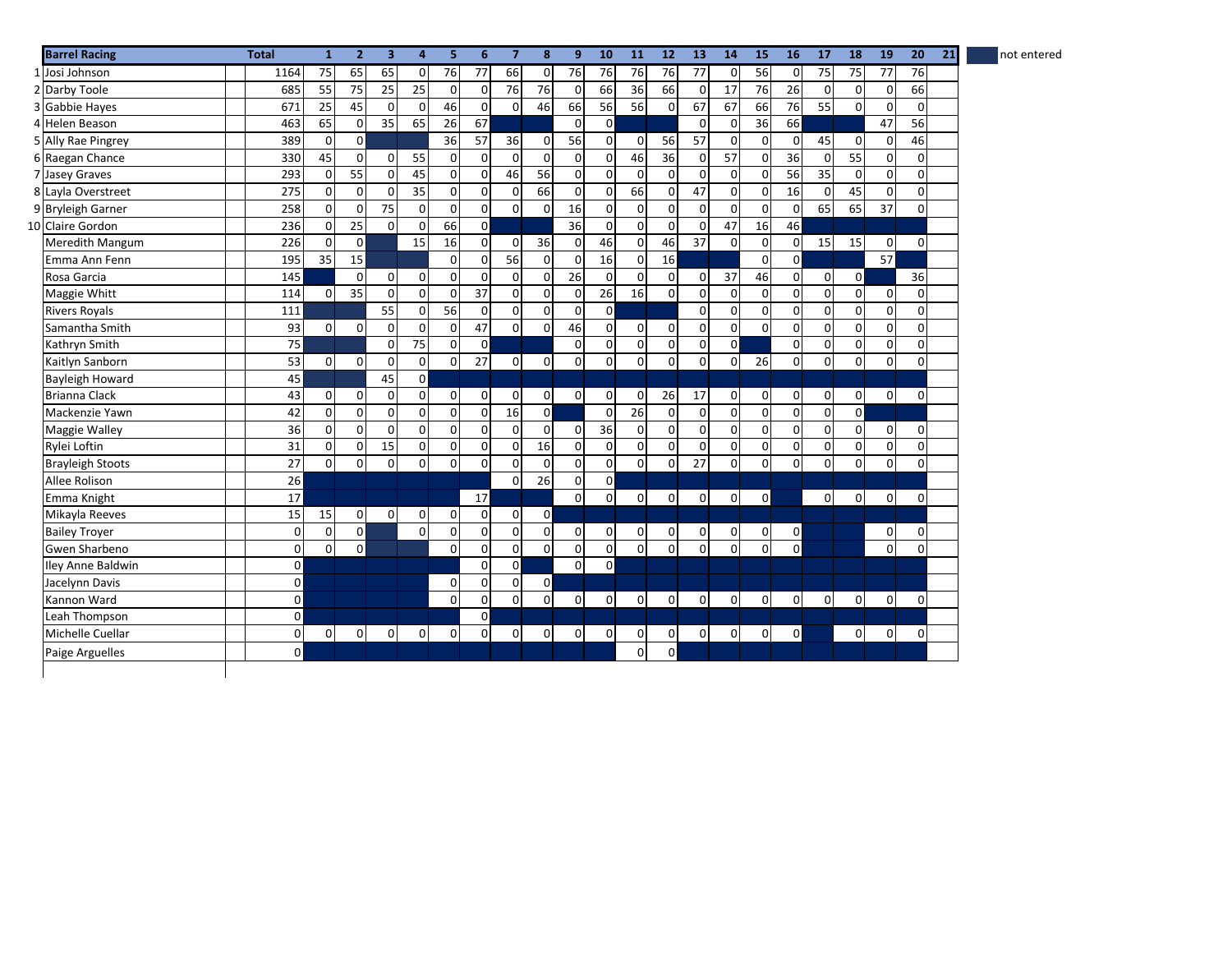| <b>Breakaway</b>       | <b>Total</b> | 1              | $\overline{2}$ | 3           | $\overline{a}$ | 5.             | 6              | 7           | 8           | 9           | 10           | 11          | 12             | 13             | 14           | 15          | 16          | 17          | 18           | 19          | 20             | 21 |
|------------------------|--------------|----------------|----------------|-------------|----------------|----------------|----------------|-------------|-------------|-------------|--------------|-------------|----------------|----------------|--------------|-------------|-------------|-------------|--------------|-------------|----------------|----|
| 1 Juliana Jennings     | 648          | $\Omega$       | 74             | 75          | $\mathbf{0}$   | 65             | $\mathbf 0$    | 74          | 0           | 0           | 0            | 35          | 35             | 55             | 60           | 75          | 35          | 0           | 0            | 65          | $\Omega$       |    |
| 2 Meah Grace Pinter    | 571          | 64             | 64             | 65          | $\mathbf{0}$   | 75             | 75             | 44          | 0           | 0           | 15           | 25          | 65             | $\mathbf 0$    | 0            | 15          | $\Omega$    | $\mathbf 0$ | 14           | $\mathbf 0$ | 50             |    |
| 3 Kaitlyn Sanborn      | 524          | 74             | $\Omega$       | $\Omega$    | $\Omega$       | $\overline{0}$ | $\mathbf 0$    | $\Omega$    | $\mathbf 0$ | $\mathbf 0$ | 45           | 75          | $\mathbf{0}$   | 75             | 75           | 55          | 0           | 0           | 0            | 75          | 50             |    |
| 4 Mikayla Reeves       | 473          | 0              | 0              | 55          | 65             | $\mathbf 0$    | 65             | $\Omega$    | 45          | 0           | 75           | $\Omega$    | $\mathbf 0$    | 0              | 60           | 0           | $\Omega$    | 54          | 54           | $\mathbf 0$ | $\Omega$       |    |
| 5 Layla Overstreet     | 457          | 14             | 0              | 0           | $\mathbf{0}$   | $\overline{0}$ | $\overline{0}$ | $\Omega$    | 75          | 65          | 0            | 45          | 45             | 25             | 0            | $\mathbf 0$ | 0           | 74          | 64           | 35          | 15             |    |
| 6 Emily Thomas         | 418          | 44             | $\mathbf 0$    | 25          | 55             | 25             | $\overline{0}$ |             | 25          | 45          | 0            | $\Omega$    | $\mathbf 0$    | 0              | 15           | 35          | 65          | 24          | 0            | 25          | 35             |    |
| 7 Samantha Smith       | 368          | $\Omega$       | $\Omega$       | 35          | $\mathbf{0}$   | $\Omega$       | $\mathbf 0$    | $\Omega$    | 35          | $\Omega$    | $\Omega$     | 55          | $\overline{0}$ | 15             | 0            | $\mathbf 0$ | 55          | 34          | 74           | $\mathbf 0$ | 65             |    |
| 8 Raegan Chance        | 327          | $\Omega$       | $\Omega$       | $\Omega$    | $\mathbf 0$    | $\Omega$       | 15             | 24          | 55          | 0           | 25           | 0           | $\mathbf 0$    | $\mathbf 0$    | 25           | $\mathbf 0$ | $\Omega$    | 64          | 44           | $\Omega$    | 75             |    |
| 9 Bailey Troyer        | 323          | $\Omega$       | 54             |             | $\mathbf 0$    | $\overline{0}$ | 45             | 14          | $\mathbf 0$ | 75          | 35           | 0           | 75             | $\overline{0}$ | 0            | 0           | 0           |             |              | $\mathbf 0$ | 25             |    |
| 10 Jasey Graves        | 269          | 34             | $\Omega$       | $\Omega$    | 45             | $\overline{0}$ | $\mathbf 0$    | $\mathbf 0$ | $\mathbf 0$ | 0           | 55           | $\mathbf 0$ | 15             | 35             | 45           | $\mathbf 0$ | 25          | 0           | $\Omega$     | 15          | $\Omega$       |    |
| <b>Gracyn Tillman</b>  | 262          | $\Omega$       | 44             | $\Omega$    | 0              | 55             | $\mathbf 0$    | $\mathbf 0$ | $\mathbf 0$ | 45          | $\mathbf 0$  | $\Omega$    | 25             | $\mathbf 0$    | 0            | 45          | $\Omega$    | 14          | 34           | $\mathbf 0$ | $\Omega$       |    |
| Alex Bierman           | 238          | O              | 14             | $\Omega$    | $\Omega$       | $\Omega$       | 35             | 64          | $\Omega$    | $\mathbf 0$ | 0            | $\Omega$    | $\Omega$       | $\Omega$       | 35           | $\mathbf 0$ | 45          | $\Omega$    | 0            | 45          | ٥I             |    |
| <b>Bryleigh Garner</b> | 233          | 0              | 24             | $\Omega$    | $\Omega$       | 35             | $\overline{0}$ | $\Omega$    | 15          | 55          | $\Omega$     | $\Omega$    | $\Omega$       | $\Omega$       | 0            | 65          | 15          | $\Omega$    | 24           | 0           | $\overline{0}$ |    |
| <b>Brianna Clack</b>   | 209          | $\Omega$       | $\Omega$       | 15          | $\Omega$       | $\overline{0}$ | $\mathbf 0$    | 54          | $\mathbf 0$ | $\mathbf 0$ | 65           | $\Omega$    | $\mathbf 0$    | $\mathbf 0$    | 0            | $\mathbf 0$ | 75          | $\Omega$    | οl           | 0           | $\Omega$       |    |
| Darby Toole            | 188          | 54             | $\Omega$       |             | 35             | $\Omega$       | $\overline{0}$ | $\Omega$    | $\mathbf 0$ | $\Omega$    | $\Omega$     | $\Omega$    | 55             | $\mathbf 0$    | 0            | $\Omega$    | $\Omega$    | 44          | $\Omega$     | $\Omega$    | $\Omega$       |    |
| Kathryn Smith          | 185          |                |                | 0           | $\Omega$       | $\Omega$       | $\circ$        |             | 65          | $\mathbf 0$ | 0            | 65          | $\mathbf 0$    | $\overline{0}$ | $\mathsf{o}$ |             | $\Omega$    | 0           | $\Omega$     | 55          | $\Omega$       |    |
| Taylor Jordan          | 110          |                |                | 0           | 15             | 45             | 25             | $\Omega$    | $\mathbf 0$ | $\mathbf 0$ | 0            | $\Omega$    | $\Omega$       | $\overline{0}$ | 0            | 25          | $\Omega$    | 0           | $\Omega$     | 0           | $\Omega$       |    |
| Kannon Ward            | 99           |                |                | $\Omega$    | $\Omega$       | $\Omega$       | $\overline{0}$ | 34          | $\Omega$    | $\Omega$    | 0            | 0           | $\Omega$       | 65             | $\Omega$     | 0           | 0           | $\Omega$    | 0            | 0           | $\Omega$       |    |
| <b>Helen Beason</b>    | 74           | $\Omega$       | 34             | $\Omega$    | $\Omega$       | 15             | $\mathbf{0}$   |             |             | 25          | $\mathbf 0$  |             |                | $\Omega$       | $\mathbf 0$  | 0           | $\mathbf 0$ |             |              | $\Omega$    | $\Omega$       |    |
| Claire Gordon          | 60           | $\Omega$       | 0              | 45          | $\Omega$       | $\Omega$       | $\overline{0}$ |             |             | 15          | $\mathbf{0}$ | 0           | $\mathbf{0}$   | $\Omega$       | 0            | 0           | 0           |             |              |             |                |    |
| Leah Thompson          | 55           |                |                |             |                |                | 55             |             |             |             |              |             |                |                |              |             |             |             |              |             |                |    |
| Michelle Cuellar       | 39           | 24             | 0              | 0           | 0              | $\mathbf{0}$   | $\mathbf 0$    | $\mathbf 0$ | 0           | 0           | 0            | 15          | $\overline{0}$ | $\overline{0}$ | 0            | 0           | $\Omega$    |             | 0            | 0           | $\overline{0}$ |    |
| Mackenzie Yawn         | 25           | $\Omega$       | 0              | 0           | 25             | $\Omega$       | $\mathbf{0}$   | $\mathbf 0$ | $\mathbf 0$ |             | $\mathbf 0$  |             |                |                |              |             |             |             |              |             |                |    |
| Josi Johnson           |              | $\overline{0}$ |                |             |                |                |                |             |             |             |              |             |                | $\overline{0}$ | $\mathbf 0$  |             |             |             |              |             |                |    |
| Allee Rolison          |              | $\mathsf{o}$   |                |             |                |                |                | 0           | 0           | 0           | $\mathbf{0}$ |             |                |                |              |             |             |             |              |             |                |    |
| Rosa Garcia            |              | $\pmb{0}$      |                | $\mathbf 0$ | $\mathbf{0}$   | $\overline{0}$ | $\mathbf 0$    | 0           | $\pmb{0}$   | 0           | $\mathbf{0}$ | 0           | $\mathbf{0}$   | $\mathbf 0$    | 0            | 0           | $\Omega$    | $\mathbf 0$ | $\mathsf{o}$ |             | $\overline{0}$ |    |
| <b>Gwen Sharbeno</b>   |              | $\Omega$       |                |             |                |                |                |             |             |             |              | 0           | $\Omega$       |                |              |             |             |             |              |             |                |    |

**10 11 12 13 14 15 16 17 18 19 20 21** not entered